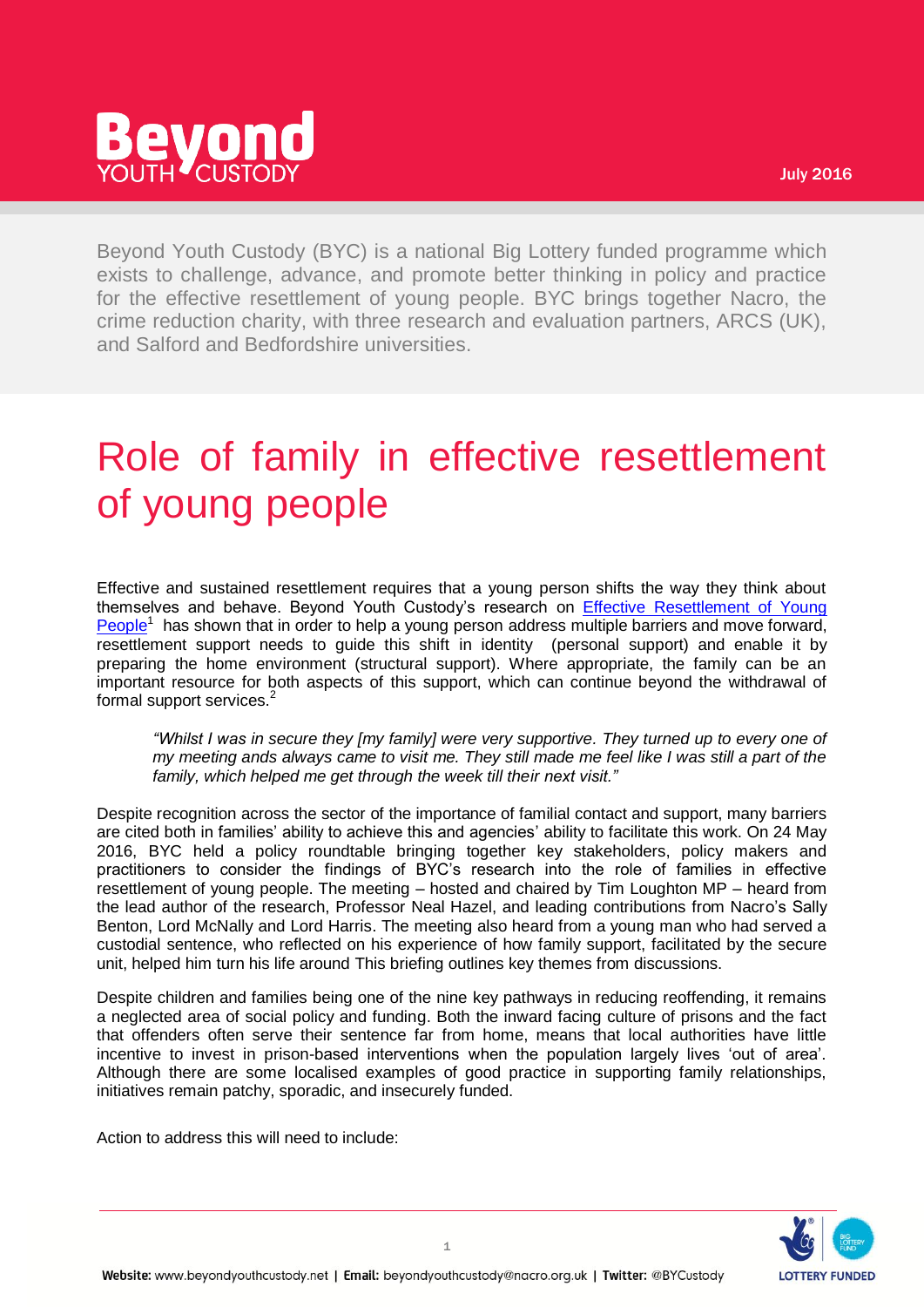# **1. A coherent, integrated strategic approach**

- Such complex issues require a cross-governmental response. Consideration should be given to a designated government department charged with overall responsibility for co-ordinating policy and provision for offender families.
- Offender management, family support, education, training and employment (ETE) and accommodation are all inter-related and need to be addressed in an integrated approach to resettlement across custody and the community.
- Custodial institutions and commissioners of resettlement services need to be persuaded of the need to prioritise family engagement in resettlement, but this is likely to require determined strategic effort and national guidance.

#### **2. Investing upstream**

- Sometimes the dysfunctional nature of a family can be a contributing factor to a young person's offending. Most young people who end up in custody are already known to services; they often have multiple and complex needs that have not been met throughout their lives.
- More work needs to be done with families in the community to ensure they receive support targeted at helping with parenting/bereavement/violence/domestic abuse and mental health. To be effective, this will require a co-ordinated approach and integration with the Troubled Families agenda.
- Early family intervention has the potential to substantially reduce public costs over the longterm, whilst beneficial intermediate outcomes are likely to include: improved family contact and relationships; reduced family isolation/stigma; improved parenting capacity and improved confidence and self-esteem for children. The need to monitor both intermediate and longterm resettlement outcomes requires multi-agency recording and sharing of information about offender families – but the scale of this work should not be allowed to delay action.
- A disproportionately high number of young people in custody have spent time in local authority care, many being moved through lots of placements. The state needs to take its role as a corporate parent seriously, taking on board recommendations from Lord Laming's Review to stop looked after children (LAC) being pulled into the criminal justice system.

# **3. Co-ordination and accountability of services**

- During their lives, many young people in custody are likely to have been passed from agency to agency and have multiple professionals involved in their care. These agencies can have different and sometimes competing priorities and blurred lines of responsibility. A lack of communication between departments, prison and YOI establishments, or between individuals within an establishment, mean that information is falling through gaps, lives are being put at risk as a result<sup>1</sup> and plans for effective resettlement hampered.
- Effective resettlement requires sharing skills and resources across custodial institutions, local authorities, statutory, voluntary and third sector organisations. These partnerships are likely to result in the development of new local procedures and practices, which need to include a systematic assessment of family as a resource for a young person's resettlement needs, as well as what support family members would need in order to act as a useful resource.
- Good communication and the sharing of information relating to a young person can help secure staff and those working in resettlement help meet the needs of young people. Information sharing between Children's Services, Youth Offending Teams and different secure establishments should be routinely facilitated. 'Data protection' should not be used as a protection for agencies withholding and not sharing information.

 <sup>1</sup> The Harris Review (2015) Changing Prisons, Saving Lives Report of the Independent Review into Self-inflicted Deaths in Custody *of 18-24 year olds*, United Kingdom: Her Majesty's Stationery Office [https://www.gov.uk/government/uploads/system/uploads/attachment\\_data/file/439859/moj-harris-review-web-accessible.pdf](https://www.gov.uk/government/uploads/system/uploads/attachment_data/file/439859/moj-harris-review-web-accessible.pdf)

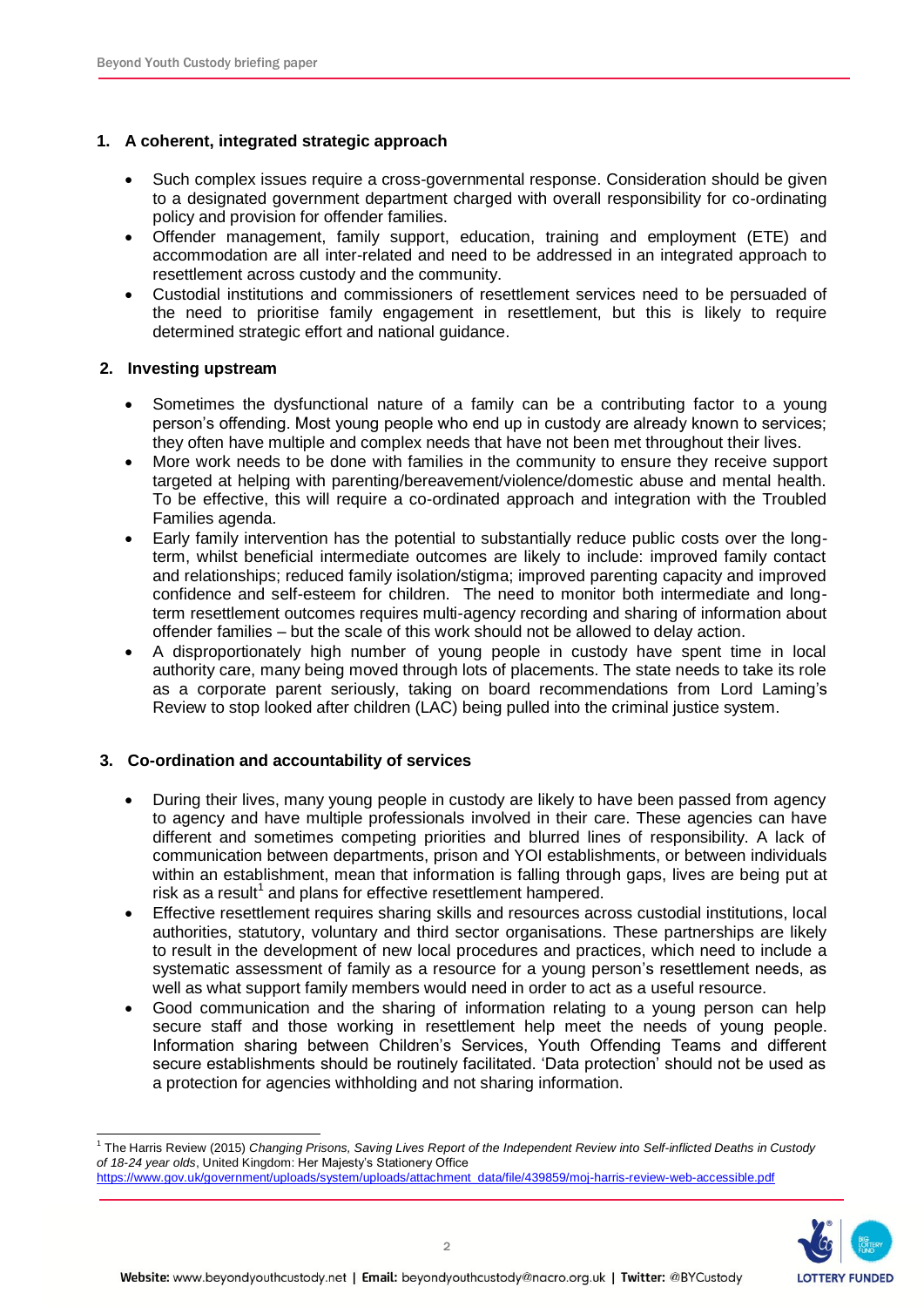Austerity budgeting poses substantial challenges for developing new ways of working which means that partners need to identify how mutually beneficial gains can be achieved by working together and pooling existing resources.

#### **4. Culture change to focus on planning for resettlement**

- If a young person receives a custodial sentence, planning for resettlement needs to begin at the point of sentence and families should be involved in this planning in a meaningful way. This requires a cultural shift from custodial institutions to ensure that all activities have consideration for a young person's resettlement and release. For example, Detention Training Order (DTO) planning meetings should focus on resettlement needs and planning, as much as behavioural management in custody. Temporary Release should be used as much as possible to help young people prepare for release, including education, training, family therapy etc.
- Custodial establishments and community based services need to take a 'whole family' approach, with the need to give families an integral role in resettlement made explicit in the commissioning framework.

#### **5. An individual with responsibility for a young person's journey**

- Building trusted and consistent relationships is crucial to enhance a young person's motivation to change, increasing their resilience and engagement in services. In order to facilitate this, there are calls for one individual to take personal ownership and have responsibility for a young person's journey through the system. This individual should be accountable and personally know the young person and their needs, such as a Custody Rehabilitation Officer<sup>2</sup>, and could utilise the expertise and knowledge of other prison staff such as Family Engagement Workers.
- This individual can provide a link between the young person and their family, and also feed information from the family back into the prison. The role would go further than simply communicating and updating families (doing *to* families) but instead involving families in meaningful ways in resettlement planning (doing *with* families) thus allowing problems and solutions to be identified and addressed.

#### **6. Families in need of support**

 Because of the high numbers of LAC in custody, agencies can sometimes over-rely on the families of young people who have family support available to them, as they are focussing on meeting the additional needs of LAC. While the family can provide extremely valuable support, many families with a member in custody are often under-resourced and have complex needs of their own. This can affect their ability to support a young person in custody. We must acknowledge and repair the damage that imprisonment inflicts upon them and build up their resources and capacity to help their loved ones. In addition, family members living in the community may also be experiencing backlash or stigma and emotional or financial implications as a result of the young person's crime, making it harder for them to help and engage.

*"Whilst I was doing so well in custody, there were still challenges for my family... they still lived in the community that I committed my offences, my dad's business took a big impact because of my crime."*

 It is therefore crucial that support needs of wider families are identified and, where appropriate, interventions take a 'whole family' approach by 'supporting the supporter'. This

<sup>2</sup> Ibid

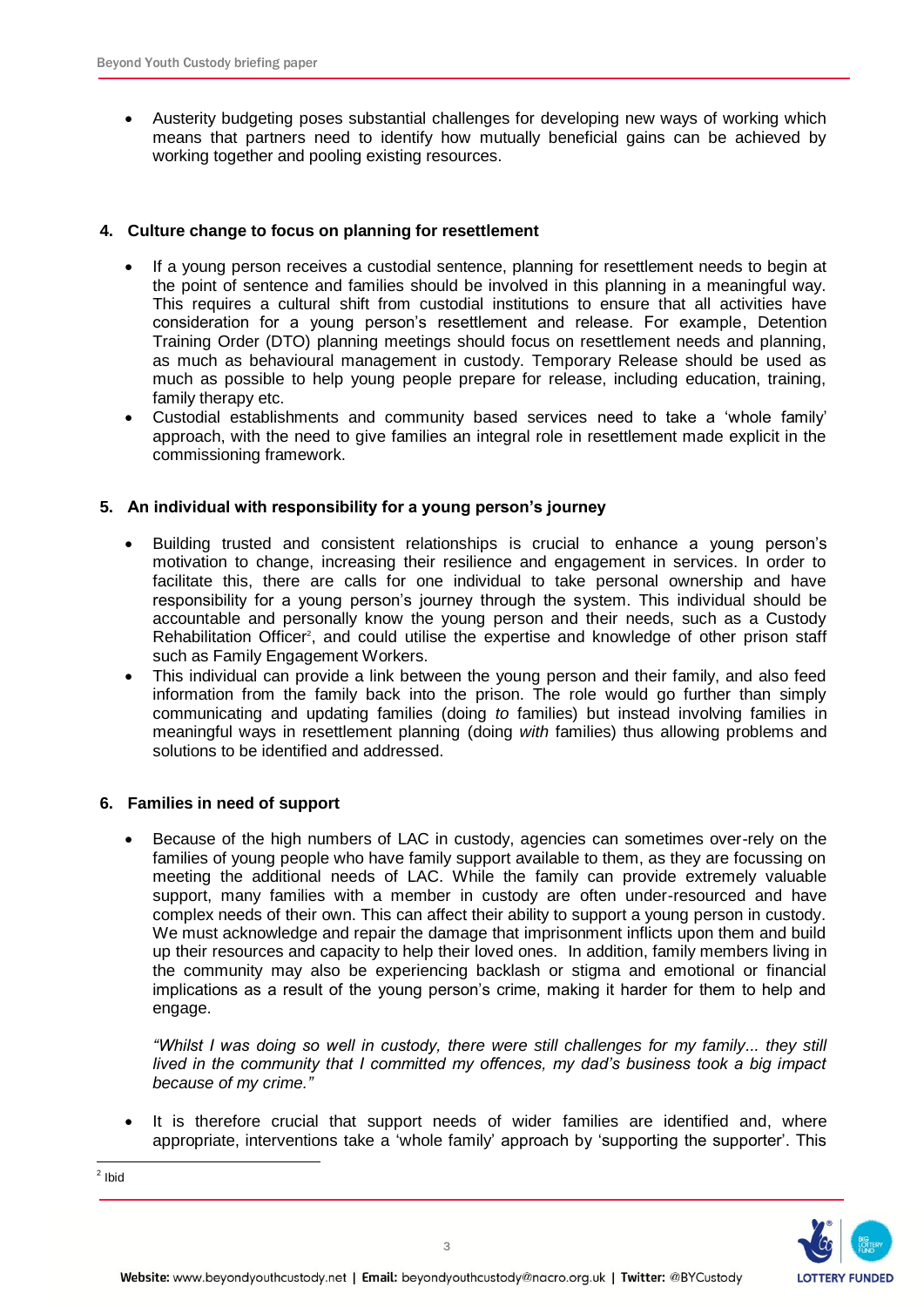approach can equip and enable families with the guidance and skills they need to support their family member while in custody and after release (acknowledging the need for continued support). While the value of family as an effective agency in a young person's resettlement is significant, they should not be over relied upon, or expected to pick up the pieces and fill in for gaps in the system.

 When considering family interventions, it is important that 'strength assessments' are conducted in addition and alongside risk assessments. Sometimes the nature of being risk adverse can act as a barrier for involving families.

### **7. Enabling young people through innovation**

- In addition to work with families, more needs to be done alongside young people to help them identify how to make new circles of friends and develop supportive networks.
- Encouraging young people to take up positive new hobbies and activities can be very important in them forging a new self-identity. Being more creative and looking at hobbies and leisure activities (anything from sports to arts) that give young people things to do in their spare time can be hugely beneficial. There are funding and resources available in these industries and more should be done to encourage partnership.

#### **8. Prison regime**

- Issues associated with the regime in the secure estate can act as a barrier to family engagement. For example, behavioural incentive schemes result in visits being taken away and reduced contact with family members. The daily regime in YOIs can restrict this further, for example when young people are locked in their cells for most of the day with no access to a phone.
- Changes under the Transforming Youth Custody regime, including protected hours for education, can mean that there is very little time for family interventions. For example only leaving Sunday morning available, which can be a very difficult time for families to travel to the institution.
- The impact of regimes and restrictions on criteria for approved/accredited interventions and how they are classified needs to be reviewed in relation to unintentional negative effect on resettlement.

#### **9. Offences and victimisation within the family**

- When seeking to engage families in plans for release, it is important that workers are aware of, and understand potential risk dynamics within the family. For example, where there has been abuse within the family, or domestic abuse between family members. This could include direct risks such as child sexual abuse, violence and indirect risk such as abusive relationships and patterns of controlling behaviour between family members.
- Practitioners need to be able to identify such dynamics and carry out risk assessments and safeguarding measures to ensure that it is safe and appropriate to involve certain family members and supporters.

#### **10. Future landscape – challenges and opportunities**

- There have recently been many positive statements made in relation to prison reform, prison education and the interim findings from the departmental review of youth justice.
- What remains unclear, however, is how such reforms and aspirations will be achieved within the context of realities and problems facing the secure estate and youth offending teams/probation services in the community. Reforms should be based on evidence about what works. It will also be important that progress, expertise and best practice are not lost and are, in fact, built upon (i.e. continuing the roll out of AssetPlus training for YOT staff).